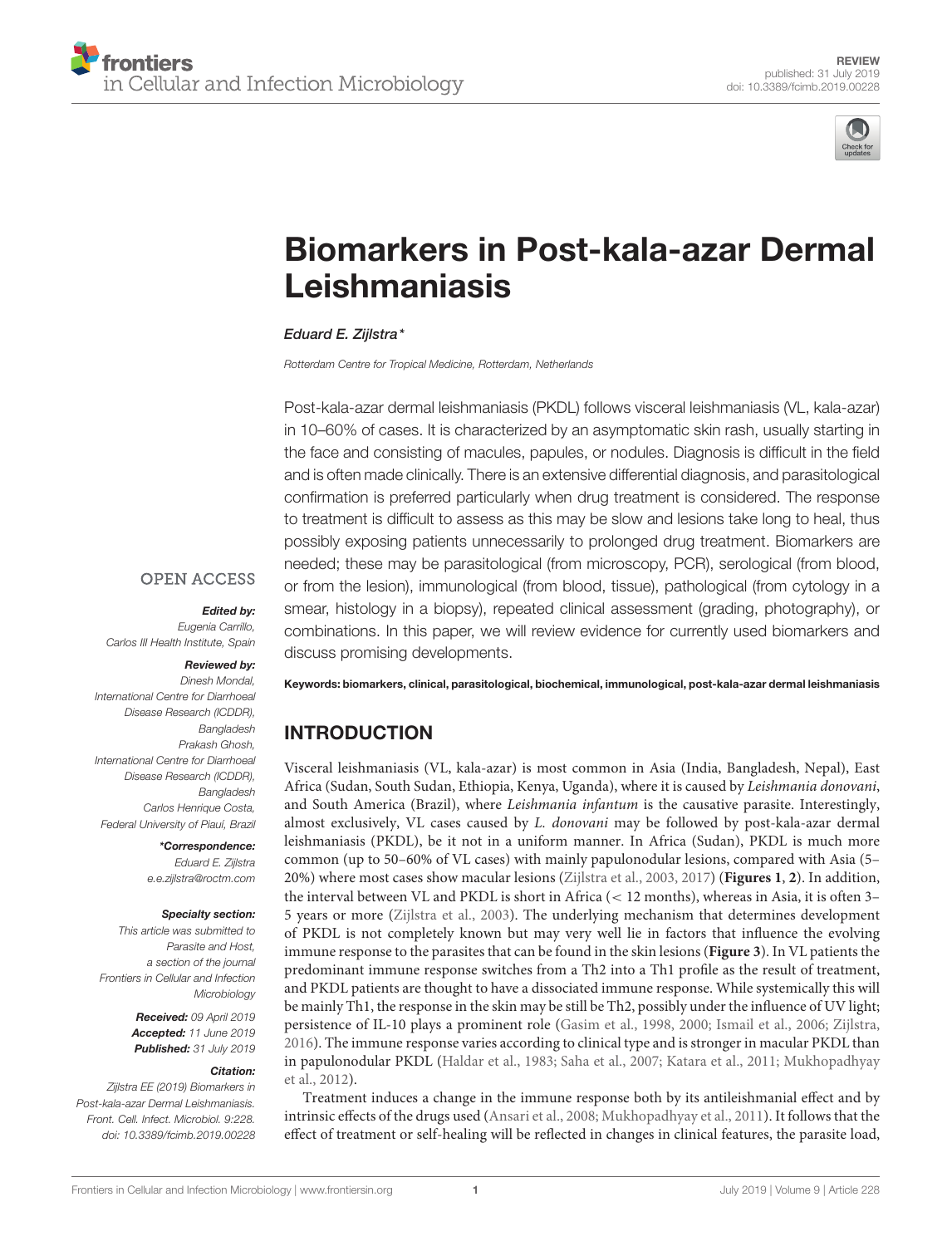

FIGURE 1 | Typical papular rash in a patient from Sudan.

<span id="page-1-0"></span>

FIGURE 2 | A macular rash in a patient from Bangladesh; the macules vary in size and some are confluent.

<span id="page-1-1"></span>immune parameters in cell-mediated immunity (cell profile, cytokines, chemokines), as well as in humoral parameters such as antibody levels. In drug treatment, it is likely that parasitological cure precedes immunological cure that in its own right precedes clinical cure, with unknown intervals [\(Zijlstra et al., 2017\)](#page-9-1). Parameters that indicate these changes may therefore be sought in each of these categories and as such have a different clinical meaning. In the case of self-healing, this process is spontaneous but most likely induced by the immune response; here, the intervals between events are equally unknown. Experience from various studies indicates that the healing process is slow, particularly in macular lesions. The reduction in size of the macular lesion is difficult to appreciate as the repigmentation process is slow; this process may take months if not years to complete [\(WHO, 2013;](#page-9-3) [Verma et al., 2015\)](#page-8-4).

Biomarkers (or biological markers) are a broad category of medical signs that reflect the medical state from outside the body and may include physical signs found on examination of the patient, basic chemical measurements, and more complex tests of blood and other tissues [\(Strimbu and Tavel, 2010\)](#page-8-5).



<span id="page-1-2"></span>FIGURE 3 | Parasites can be seen in a skin biopsy taken from a PKDL lesion.

Identifying biomarkers in PKDL is hampered by the lack of adequate studies on diagnosis of PKDL that show considerable heterogeneity. This is due to lack of consistent reference standards, emphasizing the need for well-designed trials to assess diagnostic accuracy [\(Adams et al., 2013\)](#page-7-5). In addition, it is essential to interpret identified biomarkers of leishmania infection in the context of the pathophysiology of PKDL, which is different from VL or cutaneous leishmaniasis [\(Kip et al.,](#page-8-6) [2015\)](#page-8-6). In recent years, considerable progress has been made in research on diagnosis, pathophysiology, and immunology of PKDL and VL, which has increased our understanding of these conditions and how they relate to each other, before and during treatment.

In practice, under field conditions, neither parasitological assessment (microscopy, PCR), biochemical parameters (antigen or antibody-based tests in blood or urine), nor immunological markers [cytokines, lymphocyte subsets, leishmanin skin test (LST)] are used and clinical assessment is often the only tool available. In hospital-based (research) laboratories, some of these tools are routinely used or under investigation.

#### Special Types of PKDL

PKDL is more frequent and more severe in HIV co-infection [\(Abongomera et al., 2019\)](#page-7-6); skin lesions may precede, accompany, or follow VL in HIV co-infection, some of which may be referred to as PKDL [\(Zijlstra, 2014\)](#page-9-4). As the pathophysiology is completely different, this category will not be discussed.

In this paper, we will review available information on (potential) biomarkers in classical PKDL (i.e., following {successful} treatment of VL) and discuss promising developments.

#### CLINICAL BIOMARKERS

# Baseline Assessment

Clinical assessment of PKDL at first presentation includes recording and description of individual lesions or groups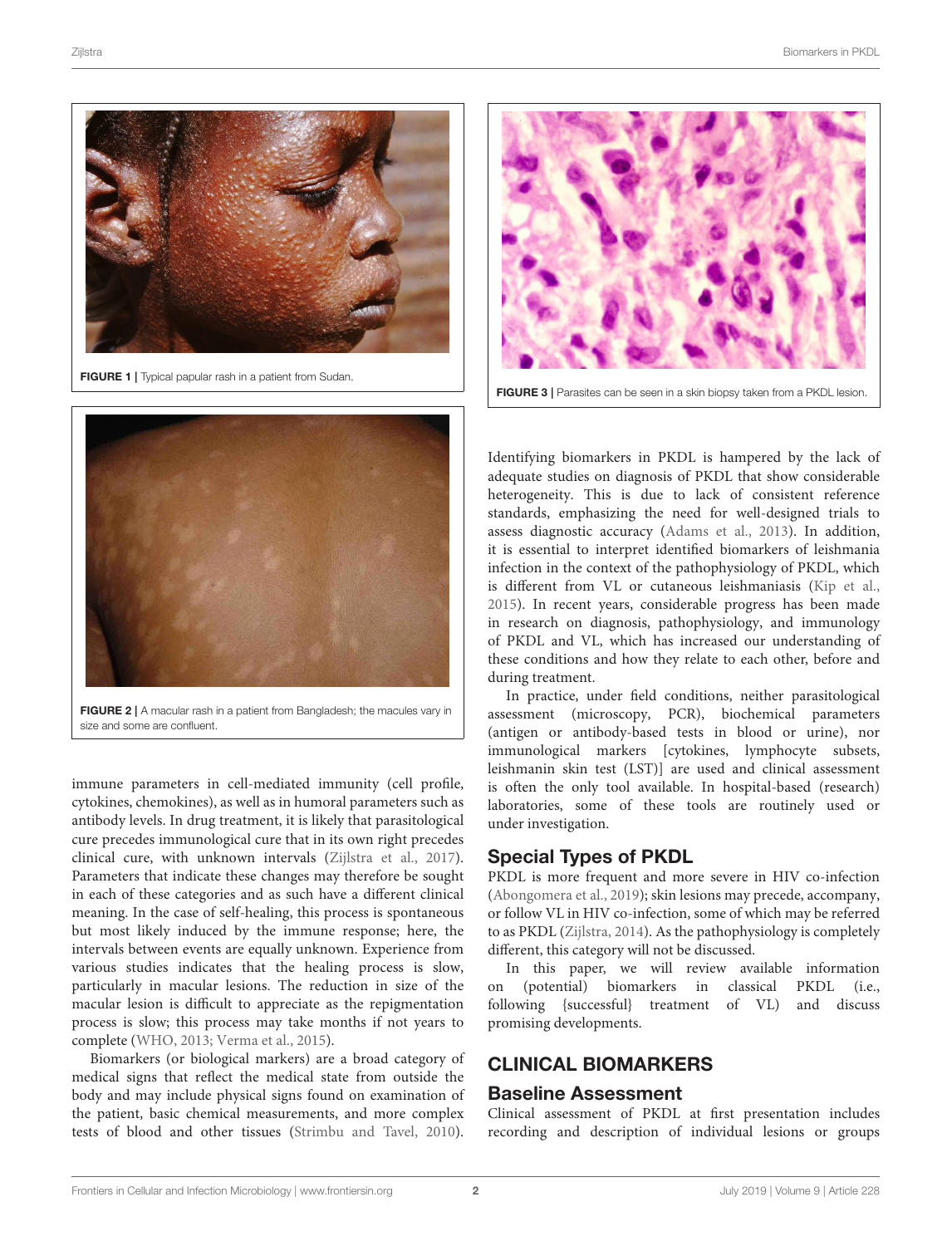of lesions. In addition, the presence or absence of systemic symptoms and signs is recorded; in 10% of patients, PKDL occurs concomitantly with VL, as evidenced by fever, splenomegaly, hepatomegaly or lymphadenopathy, and poor nutritional status (para-kala-azar dermal leishmaniasis) [\(Zijlstra et al., 2003\)](#page-9-0). This distinction is important as the approach to treatment may be different: in case of suspected concomitant VL, parasitological confirmation needs to be sought and systemic treatment is given, by which the PKDL lesions are also treated simultaneously. In addition, in the case of PKDL without systemic VL, in Asia, all patients are treated, while in Africa (Sudan), only those with severe PKDL are treated as the majority of cases will self-heal [\(Musa et al., 2002;](#page-8-7) [Zijlstra et al., 2003\)](#page-9-0).

The differential diagnosis may be different in Asia and Africa but usually includes leprosy, vitiligo, and miliaria rubra [\(WHO,](#page-9-3) [2013\)](#page-9-3). To assist field workers, guidelines for diagnosis, a PKDL atlas and an online self-teaching course have been designed, all by [WHO \(2012,](#page-9-5) [2013,](#page-9-3) [2017\)](#page-9-6). Misdiagnosis is common (el Hassan et al., [2013\)](#page-7-7) and reported in up to 26% of cases in India [\(Ramesh et al., 2015a\)](#page-8-8). Histopathological examination of biopsies will also be of use to distinguish between differential diagnoses [\(el Hassan et al., 1992;](#page-7-8) [Singh and Ramesh, 2013;](#page-8-9) [Verma et al., 2015\)](#page-8-4).

In any PKDL patient, typically the appearance of the lesions is described as macules, papules, nodules, plaques, or a mixed from. There are major differences between regions [\(Zijlstra et al.,](#page-9-0) [2003;](#page-9-0) [WHO, 2013\)](#page-9-3). In Africa (mainly Sudan), a maculopapular rash (90% of cases) is most common, and in advanced cases, the papules will increase to form nodules or plaques; a pure macular rash is uncommon. In Asia, a macular rash is more common (90% of cases in Bangladesh); in hospital settings, the most common presentation may be mixed/polymorphic (53%), followed by macular lesions (23%) and papulonodular lesions (21%); unusual forms include the erythrodermic, and fibroid type, or presentations with plaques or ulcerations [\(Ramesh et al.,](#page-8-8) [2015a;](#page-8-8) [Verma et al., 2015\)](#page-8-4). In contrast with Africa, advanced cases with massive lesions have been described in India [\(WHO, 2013;](#page-9-3) [Sethuraman et al., 2017\)](#page-8-10).

While the principal localization of the rash is often in the face, starting around the mouth, the rash may spread to the upper chest and arms, often corresponding with areas of the body that are not covered by clothing. Over time, or in severe cases, all parts of the body may be covered by the rash, with varying degrees of density. To describe the rash in terms of density and distribution, a grading system was designed for semi-quantitative assessment. The first was developed in Sudan and focused on distribution; later, this was refined to also include density and to describe discrepancies between these two observations. For example, a patient may have lesions all over the body (distribution grade 3), but with mostly normal skin in between (density grade 1). This would be called grade 3.1 (**[Table 1](#page-2-0)**) [\(Zijlstra and el-Hassan, 2001;](#page-9-7) [Musa et al., 2008\)](#page-8-11).

Alternatively, the distribution of the lesions can be plotted on a manikin as was designed in Bangladesh and the severity is assessed by counting the number of affected squares (Mondal et al., [2016\)](#page-8-12) (**[Figure 4](#page-2-1)**).

<span id="page-2-0"></span>TABLE 1 | The PKDL grading system as reported from Sudan [\(Zijlstra et al., 2000;](#page-9-8) [Zijlstra and el-Hassan, 2001\)](#page-9-7).

|         | <b>Distribution</b>                                                                                                                                                                        | <b>Density</b>                                             |
|---------|--------------------------------------------------------------------------------------------------------------------------------------------------------------------------------------------|------------------------------------------------------------|
| Grade 1 | Scattered maculopapular or nodular rash<br>on the face, with or without lesions on the<br>upper chest or arms                                                                              | Scattered lesions                                          |
| Grade 2 | Dense maculopapular or nodular rash<br>covering most of the face and extending to<br>the chest, back, upper arms and legs, with<br>only scattered lesions on the forearms and<br>legs      | Moderate density with<br>normal skin in between<br>lesions |
| Grade 3 | Dense maculopapular or nodular rash<br>covering most of the body, including the<br>hands and feet; the mucosa of the lips and<br>palate may be involved; crusting and<br>scaling may occur | No normal skin:<br>confluent papules or<br>nodules         |



# <span id="page-2-1"></span>Monitoring During Treatment or Follow-Up

While clinically, improvement or cure may be defined as flattening of lesions, improvement of dyschromia, and healing of complications, a more accurate assessment is needed particularly in drug treatment studies [\(Abongomera et al., 2016\)](#page-7-9).

To improve accuracy of clinical (visual) description, various auxiliary methods were introduced such as clinical photography, clinical recording of severity, and distribution on various body parts, by comparing lesions as plotted on a manikin, or by comparing a clinical score in combination with a parasitological score.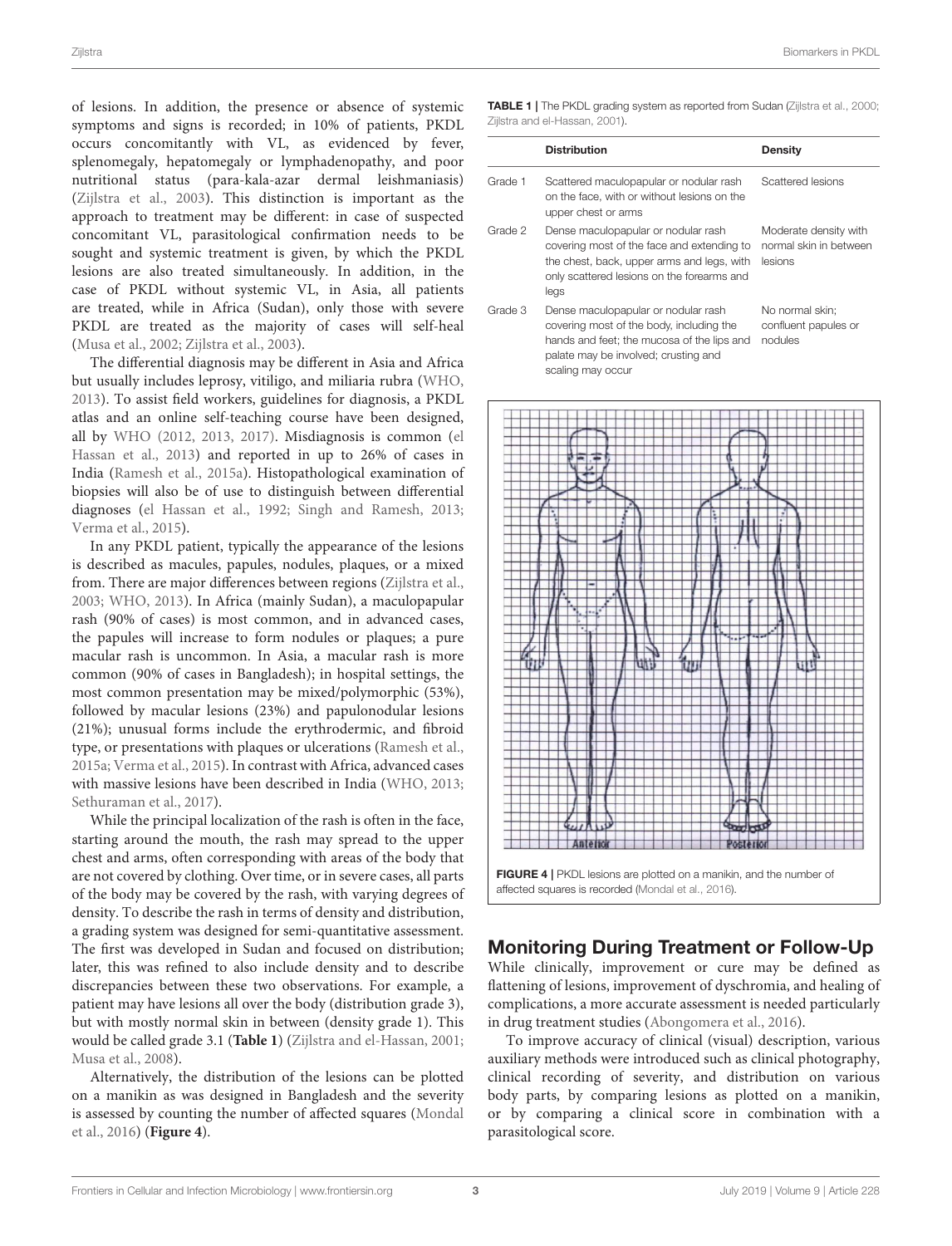Regular two-dimensional photography was introduced and standardized to accurately document lesions and allow objective comparison. This includes using the same camera, the standardized distance between camera and patient, the background of the patient, lighting in the studio, etc. The images may be interpreted by two or more independent observers who remain blinded to the patient data.

In the MSF program at Fulbaria, Bangladesh, AmBisome was used on an outpatient basis with 6 infusions of 5 mg/kg administered over 3 weeks (total dose, 30 mg/kg). After 12 months' follow-up, 34% were cured and 40% had 70–80% reduction of lesions. All nodular and papular lesions showed complete recovery while complete or significant repigmentation of macular lesions was observed in 86.5% of patients. In a subset of the latter group ( $n = 20$ ), PCR was done on slit skin smears; all were negative. In this study, two-dimensional photography was used for documentation and comparison [\(Zijlstra et al., 2017;](#page-9-1) den Boer et al., [2018\)](#page-7-10).

In another study in Bangladesh by MSF, with 15 mg/kg AmbiSome total dose, the lesions were also photographed by a standardized method and analyzed by three experienced physicians. In addition, a weighed core was calculated. At baseline, a percentage was assigned for the relative measure in which each affected body part (face, torso, arms, legs) contributed to the total burden of lesions.

The improvement of lesions was compared to the baseline for each affected body part and was recorded in percentages. The relative improvement was calculated for each body part: Relative improvement = {contribution at baseline  $(\%) \times$  improvement (%)}/100 [\(den Boer et al., 2018\)](#page-7-10).

The overall improvement for each patient was calculated by: overall improvement  $=$  the sum of the relative improvement of each body part.

Final cure was defined on clinical grounds as complete resolution of nodular and papular lesions, and complete to major repigmentation of macular lesions. At 12 months, the final outcome was scored after carefully evaluating all photos of each patient in one of the following descriptive categories. This was done independently by each member of the study team (three persons) as well as by an independent external evaluator.

- Category 1: Complete resolution of nodular and papular lesions, and complete or major repigmentation of macular lesions.
- Category 2: Complete resolution of nodular and papular lesions and significant improvement of the majority of macular lesions; some macular lesions have resolved.
- Category 3: No or little improvement of lesions, but no new lesions.
- Category 4: New lesions have appeared and there is no or little improvement of other lesions.

In the study from Bangladesh by Mondal et al., a more refined method was used. Here, skin lesions were plotted by visual assessment in squares on a manikin (**[Figure 4](#page-2-1)**) and the total amount of squares with lesions is counted before and after treatment. The percentage of skin lesions affected is then counted at various timepoints as a percentage: total number of squares free from lesions after treatment/total number of squares affected by the lesions at baseline [\(Mondal et al., 2016\)](#page-8-12) (**[Figure 4](#page-2-1)**).

In India, another method for assessment was used. In a study on the effect of miltefosine, papules and nodules were assessed rather than macular lesions and at least at three sites of the body. Two efficacy parameters were considered: a clinical score (from 0 to 6) based on numbers of papules and/or nodules, and a parasitological score (from 0–5) based on numbers of amastigotes (from  $0/1000$  fields to  $>10$ /field) [\(Sundar et al., 2013\)](#page-8-13). Clinical cure was defined as follows: at 12 months, clinical score  $= 0$ for all three locations and a parasitological score  $= 0$  when last measured after treatment.

Three dimensional optical scanning is a novel tool to measure PKDL lesions as was demonstrated from Sudan. Optical 3-D scanning may potentially be used for surface scanning of any body part and has been tested in the assessment of burn injuries as well as mycetoma [\(Telfer and Woodburn, 2010;](#page-8-14) Retrouvey et al., [2018;](#page-8-15) [Siddig et al., 2018\)](#page-8-16). It may be a useful tool for accurate computerized measurement of lesions in patients with other tropical dermatological conditions. The 3-D scanning images may be quantified in terms of surface, circumference, and diameter, with an accuracy of 0.5 mm. In addition, the height of a lesion can be measured and sequential images can be compared to quantify changes in size and color including repigmentation as in macular lesions.

# LABORATORY BIOMARKERS

## Parasitological Biomarkers

A confirmed diagnosis of PKDL is preferred and is mandatory in research studies.

This may be done by demonstration of leishmanial parasites by microscopy in a slit skin smear, micro-biopsy, fine needle aspirate (FNA), or conventional biopsy, with limited sensitivity of 32–50%. Parasites can more easily be found in up to 95% of mixed papulonodular lesions and in only up to 40% in macular lesions; biopsies from the buccal mucosa or the tongue have higher yield [\(Ramesh et al., 2015b;](#page-8-17) [Verma et al., 2015\)](#page-8-4).

In a recent study, comparing the slit skin smear technique (SSS) and tissue biopsy, all cases with macular lesions ( $n =$ 4) were negative in microscopy, while in papular lesions, 2/17 and 10/20 were positive in microscopy, in SSS and biopsy, respectively; for nodular lesions, 13/26 and 20/26 patients were microscopy positive in SSS and biopsy, respectively (Bhargava et al., [2018\)](#page-7-11). The technique of performing an SSS is clearly demonstrated in [Verma et al. \(2013b\)](#page-8-18).

PCR has higher sensitivity than microscopy, but a wellequipped lab is required. PCR has been first explored in the diagnosis of PKDL in Sudan by [Verma et al. \(2013b\)](#page-8-18) and extensive further studies were done in Asia [\(Osman et al., 1998;](#page-8-19) [Salotra et al., 2001;](#page-8-20) [Mondal et al., 2010\)](#page-8-21). Later developments included RFLP analysis and nested PCR that increased sensitivity from 69 to 93% [\(Schonian et al., 2003;](#page-8-22) [Sreenivas et al., 2004\)](#page-8-23). More recent studies show that parasite DNA is detected by PCR in a slit skin smear or biopsy in 96–100% of cases (Ramesh et al., [2015a](#page-8-8)[,b;](#page-8-17) [Sundar et al., 2015\)](#page-8-24). PCR proved more sensitive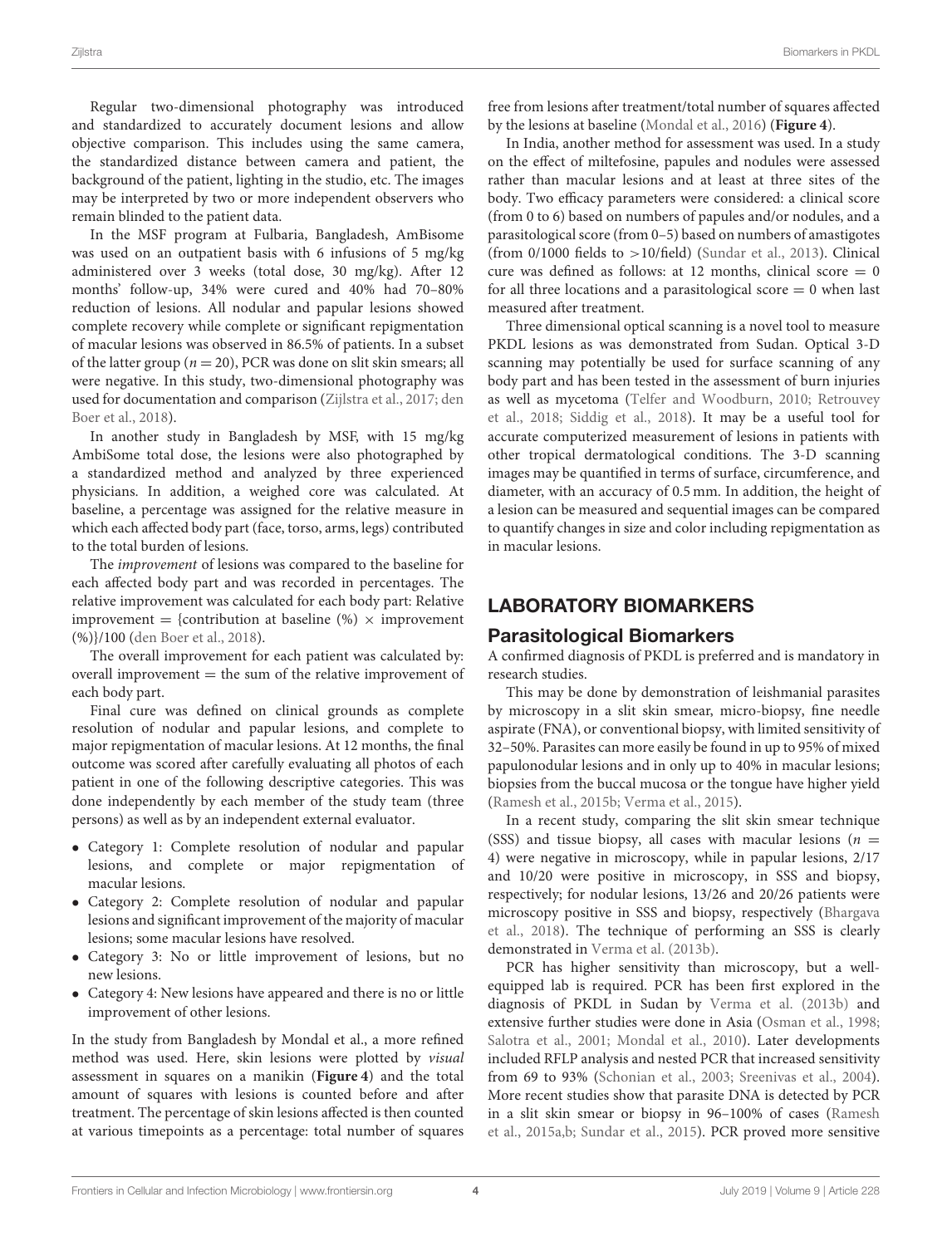than immunohistochemistry in biopsies from PKDL patients [\(Salotra et al., 2003\)](#page-8-25).

qPCR or real-time PCR allows detection and quantification of a number of parasites. A summary of studies performed is given in **[Table 2](#page-5-0)**.

There are few studies on the value of qPCR as a tool to detect parasites after treatment. Patients with a higher parasite load as measured by qPCR are at higher risk of relapse; in 30 patients studied, 26/30 were negative in qPCR 1 month after treatment, while 4 showed residual parasites, of whom 2 relapsed [\(Ramesh et al., 2015b\)](#page-8-17) (**[Table 2](#page-5-0)**). In a study in patients treated with miltefosine, of 15 patients sampled after 60 or 90 days post-treatment, all had become parasitologically negative as determined by qPCR from a slit skin smear (Ramesh et al., [2011\)](#page-8-26). In another study, 17/19 patients became negative in qPCR 1 month after treatment with SSG or miltefosine; in 2 patients, a residual parasite load was found (7 and 8 parasites/ $\mu$ l slit aspirate, respectively); 1 of these relapsed (Verma et al., [2013b\)](#page-8-18). [Moulik et al. \(2018\)](#page-8-27) measured the parasite load by qPCR after treatment with miltefosine for 3 months; all had become negative by qPCR. In contrast, those treated with LAMB had higher parasite loads after 3 weeks of treatment that increased 6 months after treatment, thus predicting relapse [\(Moulik et al., 2018\)](#page-8-27) (**[Table 2](#page-5-0)**).

A field-friendly adaptation for DNA detection such as (closed tube) loop-mediated isothermal application (LAMP) is currently being explored [\(Verma et al., 2013a,](#page-8-28) [2017\)](#page-8-29).

# Biochemical and Immunological **Biomarkers**

Antibody-based serological diagnosis with the Direct Agglutination Test (DAT) or rK39 ELISA is not helpful as antibodies may persist from the preceding VL episode. The rK39 rapid diagnostic test may be done directly on the lesions with good sensitivity but unknown specificity [\(Verma et al., 2013b\)](#page-8-18). It has not been evaluated after treatment. A novel application is the use of the rK39 RDT in sweat samples of VL and PKDL patients with 96.6 and 94.7% sensitivity and specificity (as measured in healthy controls), respectively, with 100% concordance with blood specimens [\(Topno et al., 2018\)](#page-8-30).

In a study from India, there was a non-significant decrease in DAT positivity rate of 75 and 66%, before and after treatment of PKDL. An assay for the migration inhibition factor showed that 70 and 100% of patients were positive, before and after treatment, respectively (Verma et al., [2015\)](#page-8-4). Newer tests include the circulating immune complexes (CICs) containing glycoproteins; this test was found useful in the monitoring of PKDL patients and in distinguishing between drug-responsive and drug-unresponsive patients [\(Jaiswal et al., 2018\)](#page-7-12).

An early study showed that IgG1 and IgG3 were significantly raised in polymorphic PKDL, while in macular PKDL, only IgG1 was elevated [\(Mukhopadhyay et al., 2012\)](#page-8-2). The measurement of IgG1 by ELISA or by a novel rapid diagnostic test named VL sero K-SeT have recently shown to predict relapse or cure in treated VL patients. Evaluation in PKDL showed that the VL sero K-set and IgG1 ELISA supported PKDL diagnosis with a strong correlation with post VL samples, suggesting persistence of antibodies after VL. No association was found between elevated IgG1 and macular or polymorphic PKDL lesions [\(Marlais et al.,](#page-8-31) [2018\)](#page-8-31). IgG1 levels did not show a consistent decrease 1 year after PKDL treatment [\(Marlais et al., 2018\)](#page-8-31).

Immunological parameters include measurement of immune cells (lymphocytes, monocytes, macrophages) as well as cytokines or chemokines, direct in the serum or after stimulation of peripheral blood mononuclear cells (PBMCs), or in the skin by immunohistochemistry. Serum cytokines may be measured quantitively and expressed as a ratio, referred to as the cytokine polarization index (CPI). A CPI of interferon-γ (IFN-γ) vs. IL-10 was significantly lower in PKDL cases, compared to asymptomatic VL cases, while a CPI of TNF-α vs. IL-10 was also lower, but this did not reach statistical significance [\(Singh et al., 2018\)](#page-8-32). A similar study showed that the ratio of TNF-α (inflammatory)/IL-10 (antiinflammatory) message was 2.66 and 1.18 in PKDL (skin biopsies) and VL (bone marrow aspirates), respectively, showing the importance of the dynamics of the cytokine profiles in various disease manifestations [\(Ansari et al., 2006\)](#page-7-13). One study noted elevated IFN-γ transcripts after miltefosine treatment of PKDL, whereas this is not noted after antimonial therapy, suggesting that the immune response may differ according to the immunomodulatory properties of the treatment given (Ansari et al., [2008;](#page-7-4) [Mukhopadhyay et al., 2011;](#page-8-3) [Zijlstra, 2016\)](#page-9-2). Similar effects were described for serum arginase activity (decreased) and increased serum nitrate (increased) after miltefosine treatment of PKDL, possibly indicating a macrophage activating effect [\(Mukhopadhyay et al., 2011\)](#page-8-3).

Matrix metalloproteases (MMPs) are chemokines that are involved in tissue remodeling and leukocyte recruitment, and inhibitors thereof such as tissue inhibitor of matrix metalloproteases 1 (TIMP1) have been studied in PKDL. Using serum, MMP9 levels and the ratio of MMP9/TIMP1 were found elevated in active PKDL while patients with resolved PKDL lesions had levels similar to controls [\(Islam et al., 2013\)](#page-7-14). This is interesting as MMP9 influences collagen degradation and mediates basement membrane modeling and TIMP inhibits activated MMP, thus possibly reflecting steps in the healing process of PKDL [\(Islam et al., 2013\)](#page-7-14).

Adenosine deaminase (ADA) activity is an aspecific marker of the immune response and is present in all tissues (isoenzyme ADA-1) or in monocytes and macrophages (ADA-2). Serum ADA levels are raised at diagnosis of PKDL and gradually decrease during treatment. It was suggested to use the test with an rK39 RDT (specific for leishmaniasis) to increase specificity [\(Vijayamahantesh et al., 2016\)](#page-8-33).

Cell-mediated immunity may be assessed by the in vivo LST. In Sudan, the LST did not discriminate between patients who, after VL, developed PKDL and those who did not as 49% and 42% of patients, respectively, had a positive LST, while all patients had been LST negative during VL [\(Zijlstra et al., 2000\)](#page-9-8). However, patients who had parasites demonstrated in a lymph node or bone marrow aspirate during PKDL diagnosis had a positive LST in 11%, while those with a negative aspirate were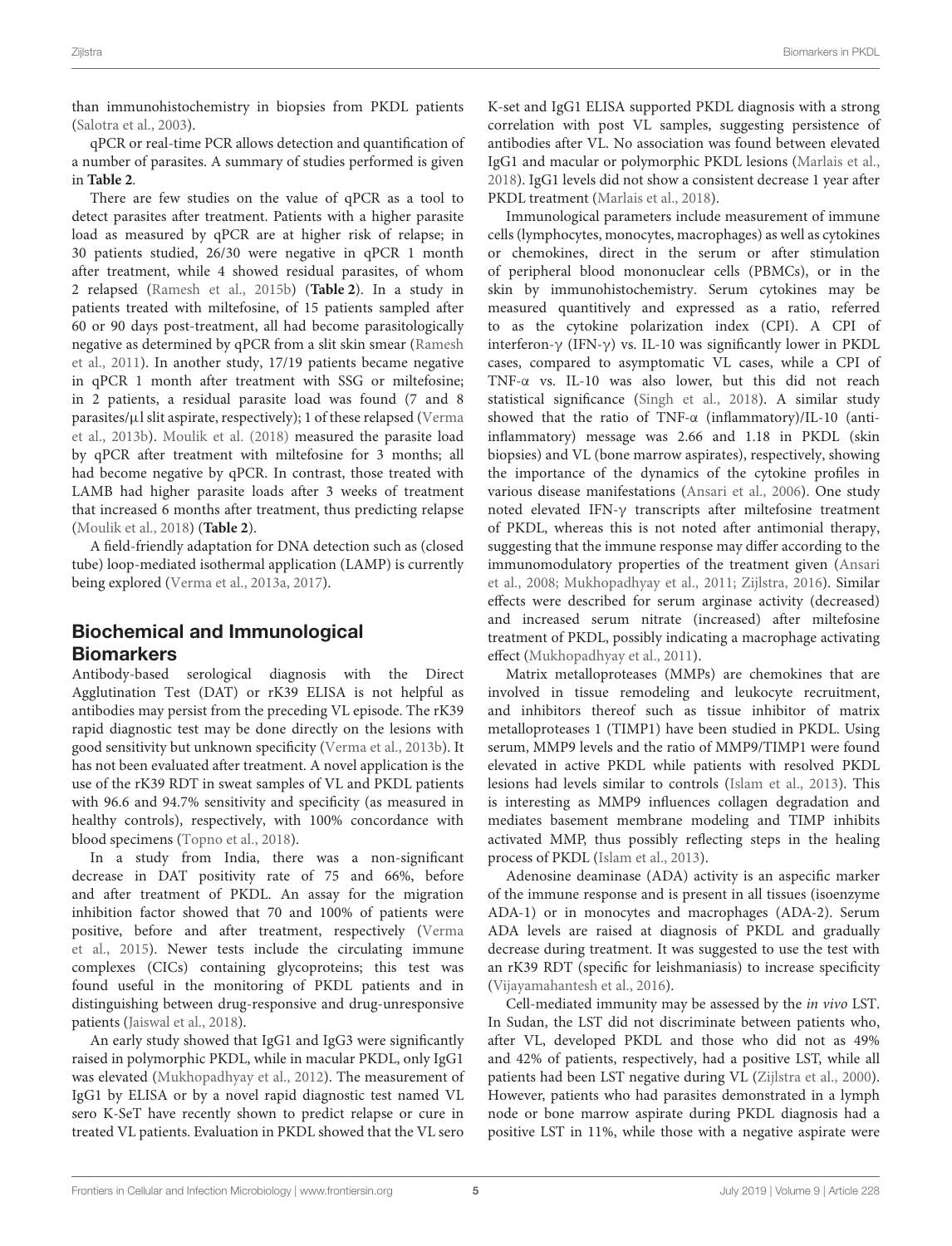<span id="page-5-0"></span>TABLE 2 | Summary of studies that use qPCR in diagnosis of PKDL, including those that use qPCR during follow-up.

| References           | <b>Method</b>                                          | <b>Tissue obtained by</b>  | <b>PKDL</b> type                                        | No tested    | Result                                                                         |
|----------------------|--------------------------------------------------------|----------------------------|---------------------------------------------------------|--------------|--------------------------------------------------------------------------------|
| Ramesh et al., 2011  | qPCR                                                   | Biopsy before treatment    | Macular (2), indurated (11)<br>polymorphic (13)         | 26           | Range: 3-240,000 parasites/µg<br>tissue DNA; median 667                        |
|                      |                                                        | Biopsy after treatment     |                                                         | 15           | All negative                                                                   |
| Ramesh et al., 2015b | qPCR                                                   | Slit aspirate              |                                                         |              | Pretreatment parasite load:                                                    |
|                      |                                                        |                            | Polymorphic                                             | 59           | • In 62 who were cured: 2302<br>parasites/µL slit aspirate                     |
|                      |                                                        |                            | Macular                                                 | 14           | • In 11 who relapsed: 11842<br>parasites/µL slit aspirate                      |
|                      |                                                        |                            | All                                                     | 30           | After treatment                                                                |
|                      |                                                        |                            |                                                         |              | • 26 negative<br>• $2 < 10$ parasites/ $\mu$ L slit aspirate<br>and were cured |
|                      |                                                        |                            |                                                         |              | • $2 < 10$ parasites/ $\mu$ L slit aspirate<br>and relapsed                    |
| Verma et al., 2013b  | qPCR                                                   | Slit aspirate              | All types                                               | 50           | Range 4-70740/µL slit aspirate                                                 |
|                      |                                                        |                            | Nodular                                                 | 26           | Mean 9790 parasites/ $\mu$ L slit aspirate                                     |
|                      |                                                        |                            | Papular/macular<br>In those who in slit<br>aspirate are | 24           | Mean 427 parasites/µL slit aspirate                                            |
|                      |                                                        |                            | • Microscopy positive                                   | 30           | Mean 8205 parasites/µL slit aspirate                                           |
|                      |                                                        |                            | • Microscopy negative                                   | 20           | Mean 932 parasites/µL slit aspirate                                            |
|                      |                                                        |                            | In those who in biopsy are                              |              |                                                                                |
|                      |                                                        |                            | • Microscopy positive                                   | 15           | Mean 15925 parasites/ $\mu$ L slit aspirate                                    |
|                      |                                                        |                            | • Microscopy negative                                   | 31           | Mean 791 parasites/µL slit aspirate                                            |
|                      |                                                        |                            | 1 month after treatment                                 | 17           | Negative                                                                       |
|                      |                                                        |                            |                                                         | $\mathbf{2}$ | 7 and 8 parasites/µL slit aspirate, 1<br>relapsed after 1 year                 |
| Hossain et al., 2017 | <b>aPCR</b><br>Leishmania-nested PCR<br>$(Ln$ -PCR $)$ | Biopsy before<br>treatment | Macular                                                 | 38           | qPCR: positive 34/40; sensitivity 85%<br>(95% CI, 70.2-94.3)                   |
|                      |                                                        |                            | Papular                                                 | $\mathbf{2}$ | Ln-PCR: positive 21/40; sensitivity<br>52.5 % (95% CI 36.1-68.5)               |
|                      |                                                        |                            |                                                         |              | Pretreatment parasite load by qPCR:                                            |
|                      |                                                        |                            |                                                         |              | • Range $1.38-4065.89$ parasites/ $\mu$ g<br>tissue DNA                        |
|                      |                                                        |                            |                                                         |              | $\bullet$ Mean 295.46 parasites/ $\mu$ g<br>tissue DNA                         |
|                      |                                                        | Biopsy after treatment     |                                                         | 40           | After treatment                                                                |
|                      |                                                        |                            |                                                         |              | • 3 remained positive in qPCR                                                  |
|                      |                                                        |                            |                                                         |              | • 1 remained positive in Ln-PCR                                                |
| Ghosh et al., 2018   | qPCR                                                   | <b>Biopsy</b>              | Macular                                                 | 91           | positive 83; sensitivity 91.2%<br>$(83.4 - 96.1\%)$                            |
|                      | Microscopy                                             | <b>Biopsy</b>              | Macular                                                 | 91           | positive 46; sensitivity 50.6%<br>$(39.9\% - 61.2\%)$                          |
|                      | Buffy coat                                             | <b>Blood</b>               | Macular                                                 | 91           | all negative                                                                   |
|                      | qPCR                                                   | biopsy                     | In those who are                                        |              |                                                                                |
|                      |                                                        |                            | • Microscopy positive                                   | 46           | IQR 9.19 (3.61-45.41)/µg tissue DNA<br>median per µg tissue DNA*               |
|                      |                                                        |                            |                                                         |              | • Grade 1: 7.56 (4.5-71.22)                                                    |
|                      |                                                        |                            |                                                         |              | • Grade 2: 8.22 (2.09-33.42)                                                   |
|                      |                                                        |                            |                                                         |              | • Grade 3: 22.06 (3.9-43.02)                                                   |
|                      |                                                        |                            | • Microscopy negative                                   | 45           | IQR 15.3 (2.99-64.7)/μg tissue DNA                                             |
|                      | qPCR                                                   | Buffy coat                 | Healthy controls                                        | 86           | All negative                                                                   |

(Continued)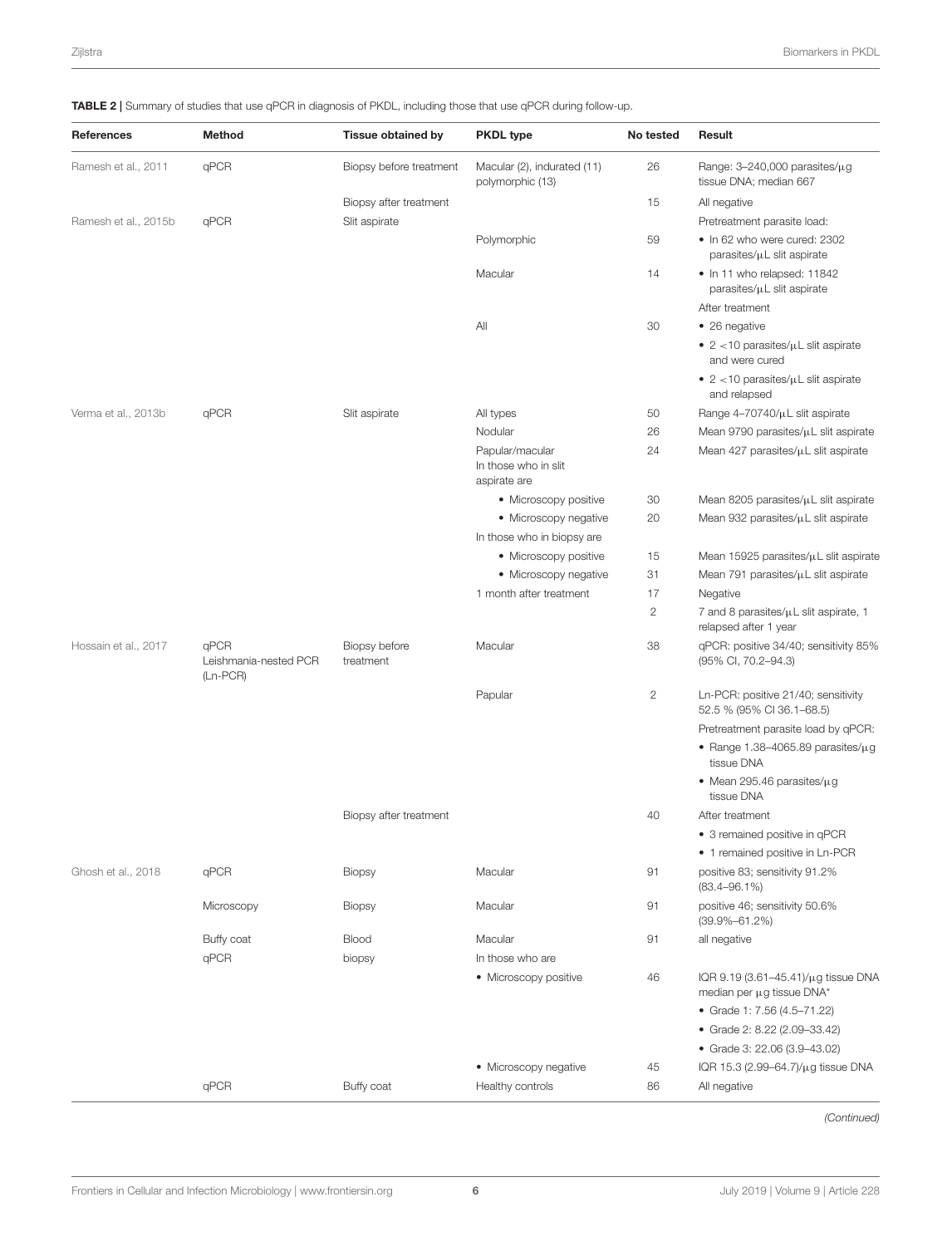TABLE 2 | Continued

| <b>References</b>     | <b>Method</b>                       | <b>Tissue obtained by</b> | <b>PKDL</b> type                       | No tested | Result                                        |
|-----------------------|-------------------------------------|---------------------------|----------------------------------------|-----------|-----------------------------------------------|
| Moulik et al., 2018   | qPCR                                | Biopsy before treatment   | All                                    | 184       | Median IQR 5229 (896-50898)/µg<br>genomic DNA |
|                       |                                     |                           | Macular                                | 91        | Median IQR 3665 (615-21528)/µg<br>gDNA        |
|                       |                                     |                           | Polymorphic                            | 93        | Median IQR 18620 (1266-93934)/µg<br>gDNA      |
|                       |                                     | Biopsy after treatment    |                                        |           |                                               |
|                       |                                     | • With miltefosine (3 m)  | Macular                                | 17        | $<$ 10/ $\mu$ g gDNA                          |
|                       |                                     |                           | Polymorphic                            | 21        | $<$ 10/ $\mu$ g gDNA                          |
|                       |                                     | • With LAMB after         |                                        |           |                                               |
|                       |                                     | o 3 wks                   | Macular                                | 34        | 2128 (544-5763)/µg gDNA                       |
|                       |                                     |                           | Polymorphic                            | 36        | 2541 (650-9073)/µg gDNA                       |
|                       |                                     | ○ 6 months                | All                                    | 38        | 5665 (1840-17067/µg gDNA                      |
| Bhargava et al., 2018 | Threshold to detect<br>parasites by |                           | (Macular 4, papular 20,<br>nodular 26) |           |                                               |
|                       | Microscopy                          | SSS                       |                                        |           | 4 parasites/µL SSS                            |
|                       | qPCR                                | SSS                       |                                        |           | 60 parasites $/\mu$ L SSS                     |
|                       | Microscopy                          | <b>Biopsy</b>             |                                        |           | 63 parasites/ $\mu$ g tissue DNA              |
|                       | qPCR                                | <b>Biopsy</b>             |                                        |           | 502 parasites / $\mu$ g tissue DNA            |
|                       |                                     |                           |                                        |           |                                               |

\*Number of parasites detected by microscopy: grade 1: 1–10 per 1,000 fields; grade 2: 1–10 per 100 fields; grade 3: 1–10 per 10 fields. Difference not significant (p = 0.2457).

significantly more likely to be LST positive (37%), suggesting a developing immune response associated with clearance of parasites [\(Zijlstra et al., 2000\)](#page-9-8). A positive LST was associated with grade: those with PKDL grade 1 were LST positive in 39%, while those with grade 2 and 3 were LST positive in 25 and 24%, respectively [\(Zijlstra et al., 2000\)](#page-9-8). In the only paper on the natural history of PKDL by Musa et al., 134 patients with PKDL were followed up for 12 months, using clinical assessment (grading), DAT, and LST as biomarkers. All patients had a negative LST at diagnosis. At 12 months' follow-up, those who showed self-healing had lower DAT titers over time and were more likely to develop a positive LST (89.4%), reflecting a Th1 response, whereas those with persistent PKDL after 12 months had high DAT titers and a negative LST, reflecting a Th2 response [\(Musa et al., 2002\)](#page-8-7).

There is evidence of a stronger immunological response in macular PKDL with strong cell-mediated immunity, low numbers of parasites, and low antibody levels (only IgG1 is elevated), whereas in polymorphic PKDL, the CMI is low due to the effect of TGF-β and IL-10, with higher levels of markers for regulatory T cells, more parasites, and high antibody levels, including both IgG1 and IgG3 (markers for IL-10) [\(Haldar et al.,](#page-7-3) [1983;](#page-7-3) [Saha et al., 2007;](#page-8-0) [Mukhopadhyay et al., 2012\)](#page-8-2).

In another study from Sudan, the effect of immunochemotherapy in PKDL patients with persistent lesions was studied; patients were allocated standard treatment with SSG and placebo or SSG with alum/ALM+BCG vaccination. Cure was assessed by comparing grade scores before and after treatment, and by the ratio of IFN-γ/IL-10, and conversion in the LST [\(Musa et al., 2008\)](#page-8-11). Cure rates were higher in the vaccinated group that showed increased IFN-γ production followed by conversion in the LST. The slow responders had unchanged IFN-γ and increased IL-10 levels, suggesting that IL-10 blocks the action of IFN- $\gamma$ , leading to persistence of lesions; most had a non-reactive LST [\(Musa et al., 2008\)](#page-8-11).

Other tools for cell-mediated immunity include PBMCs; increased IFN-γ may be found after ex vivo stimulation of blood samples with soluble leishmania antigen (SLA). In VL, these markers indicate clinical cure, but no studies have been done in PKDL [\(Botana et al., 2018\)](#page-7-17).

# **DISCUSSION**

The evolution of PKDL lesions is difficult to assess accurately, either during self-healing or after treatment. Clinical assessment as biomarker is unsatisfactory because of subjectivity and thus limited accuracy. The use of two-dimensional photograpy has limitations as it is difficult to standardize, and interpretation is subjective. Novel three-dimensional optical scanning shows promise with objective measurement of index lesions with superior accuracy and monitoring changes in size and color. Further prospective studies are awaited. Laboratory tests offer options for qualitative assessment but still have limitations, although qPCR seems the tool of choice in drug trials to assess parasite load. There is considerable heterogeneity in results from various studies, including measurements in clinical types (macular, papulonodular); this may be due to, among others, regional differences, genes targeted, clinical characteristics (duration, size, self-healing), and sampling technique. Slit skin smear or aspirate is the preferred method and is more sensitive and patient-friendly than a biopsy. Using qPCR, the parasite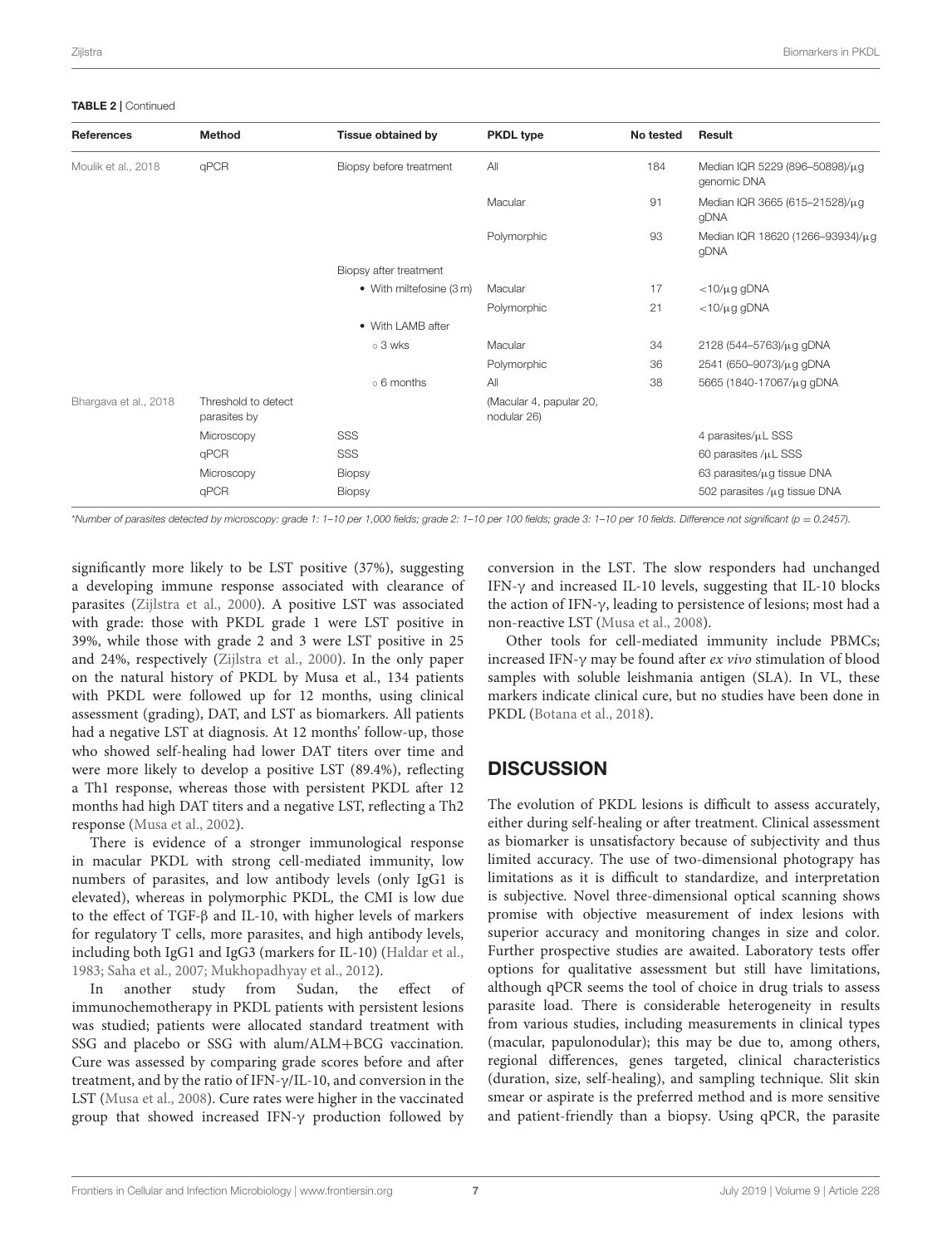load can be monitored during treatment. If still positive after treatment, it is not clear what this indicates in relation to study treatment duration and whether this test will become negative over time; not all who have residual parasites as measured by qPCR will relapse. Longitudinal studies are essential in this respect. Adaptations of qPCR for use in the field are eagerly awaited.

Serological tests such as DAT, rK39 ELISA or rK39 RDT lack specificity as antibodies persist from previous VL. RDT rK39 direct on skin lesions has not been evaluated during or after treatment. Assessment of the developing immune response would be most useful as this may predict the risk of cure or relapse. In vitro measurement of the cytokines, chemokines, or lymphocyte subsets should be explored, and a CPI or ratio may be examined further to identify the most accurate immunological profile associated with cure. In vivo application of the LST deserves further study; the leishmanin needs to be well standardized and validated and requires production under good manufacturing practice.

In summary, assessment of the parasite load by qPCR in a slit skin smear or aspirate seems the most preferred biomarker to objectively measure the response to treatment and is more

### **REFERENCES**

- <span id="page-7-6"></span>Abongomera, C., Battaglioli, T., Adera, C., and Ritmeijer, K. (2019). Severe post-kala-azar dermal leishmaniasis successfully treated with miltefosine in an ethiopian HIV patient. Int. J. Infect. Dis. 81, 221–224. doi: [10.1016/j.ijid.2019.02.012](https://doi.org/10.1016/j.ijid.2019.02.012)
- <span id="page-7-9"></span>Abongomera, C., Gatluak, F., Buyze, J., and Ritmeijer, K. (2016). A comparison of the effectiveness of sodium stibogluconate monotherapy to sodium stibogluconate and paromomycin combination for the treatment of severe post kala azar dermal leishmaniasis in south sudan—a retrospective cohort study. PLoS ONE[. 11:e0163047. doi: 10.1371/journal.pone.01](https://doi.org/10.1371/journal.pone.0163047) 63047
- <span id="page-7-5"></span>Adams, E. R., Versteeg, I., and Leeflang, M. M. (2013). Systematic review into diagnostics for post-kala-azar dermal leishmaniasis (pkdl). J. Trop. Med. 2013:150746. doi: [10.1155/2013/150746](https://doi.org/10.1155/2013/150746)
- <span id="page-7-13"></span>Ansari, N. A., Ramesh, V., and Salotra, P. (2006). Interferon (ifn)-gamma, tumor necrosis factor-alpha, interleukin-6, and IFN-gamma receptor 1 are the major immunological determinants associated with post-kala azar dermal leishmaniasis. J. Infect. Dis. 194, 958–965. doi: [10.1086/506624](https://doi.org/10.1086/506624)
- <span id="page-7-4"></span>Ansari, N. A., Ramesh, V., and Salotra, P. (2008). Immune response following miltefosine therapy in a patient with post-kala-azar dermal leishmaniasis. Trans. R. Soc. Trop. Med. Hyg. 102, 1160–1162. doi: [10.1016/j.trstmh.2008.05.015](https://doi.org/10.1016/j.trstmh.2008.05.015)
- <span id="page-7-11"></span>Bhargava, A., Ramesh, V., Verma, S., Salotra, P., and Bala, M. (2018). Revisiting the role of the slit-skin smear in the diagnosis of indian post-kala-azar dermal leishmaniasis. Indian. J. Dermatol. Venereol. Leprol. 84, 690–695. doi: [10.4103/ijdvl.IJDVL\\_970\\_16](https://doi.org/10.4103/ijdvl.IJDVL_970_16)
- <span id="page-7-17"></span>Botana, L., Matia, B., San Martin, J. V., Romero-Mate, A., Castro, A., Molina, L., et al. (2018). Cellular markers of active disease and cure in different forms of Leishmania infantum-induced disease. Front. Cell Infect. Microbiol. 8:381. doi: [10.3389/fcimb.2018.00381](https://doi.org/10.3389/fcimb.2018.00381)
- <span id="page-7-10"></span>den Boer, M., Das, A. K., Akhter, F., Burza, S., Ramesh, V., Ahmed, B. N., et al. (2018). Safety and effectiveness of short-course AmBisome in the treatment of post-kala-azar dermal leishmaniasis (pkdl): a prospective cohort study in bangladesh. Clin. Infect. Dis. 67, 667–75. doi: [10.1093/cid/ciy172](https://doi.org/10.1093/cid/ciy172)
- <span id="page-7-8"></span>el Hassan, A. M., Ghalib, H. W., Zijlstra, E. E., Eltoum, I. A., Satti, M., Ali, M. S., et al. (1992). Post kala-azar dermal leishmaniasis in the sudan: clinical

patient-friendly than tissue biopsy. However, a simpler and less invasive method is preferred. Given the differences of the systemic immune reponses and those of the skin, it remains to be seen if systemic biomarkers in the blood sufficiently reflect the changes in the skin.

### **CONCLUSIONS**

The current biomarkers in PKDL lesions are unsatisfactory and new approaches need to be explored.

For early detection of cure, a combination of a parasitological assessment using qPCR and/or an immunological assessment such as a cytokine, chemokine profile, or lymphocyte subset profile would be preferred as these are intrinsically related. Longitudinal studies are needed to describe the dynamics of this interaction in the pathophysiology of PKDL, before, during, and after cure.

## AUTHOR CONTRIBUTIONS

The author confirms being the sole contributor of this work and has approved it for publication.

features, pathology and treatment. Trans. R. Soc. Trop. Med. Hyg. 86, 245–248. doi: [10.1016/0035-9203\(92\)90294-M](https://doi.org/10.1016/0035-9203(92)90294-M)

- <span id="page-7-7"></span>el Hassan, A. M., Khalil, E. A., Elamin, W. M., el Hassan, L. A., Ahmed, M. E., and Musa, A. M. (2013). Misdiagnosis and mistreatment of post-kala-azar dermal leishmaniasis. Case Rep. Med. 2013:351579. doi: [10.1155/2013/351579](https://doi.org/10.1155/2013/351579)
- <span id="page-7-0"></span>Gasim, S., Elhassan, A. M., Khalil, E. A., Ismail, A., Kadaru, A. M., Kharazmi, A., et al. (1998). High levels of plasma IL-10 and expression of IL-10 by keratinocytes during visceral leishmaniasis predict subsequent development of post-kala-azar dermal leishmaniasis. Clin. Exp. Immunol. 111, 64–69. doi: [10.1046/j.1365-2249.1998.00468.x](https://doi.org/10.1046/j.1365-2249.1998.00468.x)
- <span id="page-7-1"></span>Gasim, S., Elhassan, A. M., Kharazmi, A., Khalil, E. A., Ismail, A., and Theander, T. G. (2000). The development of post-kala-azar dermal leishmaniasis (PKDL) is associated with acquisition of leishmania reactivity by peripheral blood mononuclear cells (pbmc). Clin. Exp. Immunol. 119, 523–529. doi: [10.1046/j.1365-2249.2000.01163.x](https://doi.org/10.1046/j.1365-2249.2000.01163.x)
- <span id="page-7-16"></span>Ghosh, P. D., Maruf, S., Shomik, M. S., Haque, R., Matlashewski, G., Hamano, S., et al. (2018). Evaluation of real-time PCR for diagnosis of post-Kala-azar dermal Leishmaniasis in endemic foci of Bangladesh. Open Forum Infect Dis. 5:ofy234. doi: [10.1093/ofid/ofy234](https://doi.org/10.1093/ofid/ofy234)
- <span id="page-7-3"></span>Haldar, J. P., Ghose, S., Saha, K. C., and Ghose, A. C. (1983). Cell-mediated immune response in indian kala-azar and post-kala-azar dermal leishmaniasis. Infect. Immun. 42, 702–707.
- <span id="page-7-15"></span>Hossain, F., Ghosh, P., Khan, M. A. A., Duthie, M. S., Vallur, A. C., Picone, A., et al. (2017). Real-time PCR in detection and quantitation of Leishmania donovani for the diagnosis of Visceral Leishmaniasis patients and the monitoring of their response to treatment. PLoS ONE 12:e0185606. doi: [10.1371/journal.pone.0185606](https://doi.org/10.1371/journal.pone.0185606)
- <span id="page-7-14"></span>Islam, S., Kenah, E., Bhuiyan, M. A., Rahman, K. M., Goodhew, B., Ghalib, C. M., et al. (2013). Clinical and immunological aspects of post-kala-azar dermal leishmaniasis in bangladesh. Am. J. Trop. Med. Hyg. 89, 345–353. doi: [10.4269/ajtmh.12-0711](https://doi.org/10.4269/ajtmh.12-0711)
- <span id="page-7-2"></span>Ismail, A., Khalil, E. A., Musa, A. M., el Hassan, I. M., Ibrahim, M. E., Theander, T. G., et al. (2006). The pathogenesis of post kala-azar dermal leishmaniasis from the field to the molecule: does ultraviolet light (UVB) radiation play a role? Med. Hypotheses 66, 993–999. doi: [10.1016/j.mehy.2005.03.035](https://doi.org/10.1016/j.mehy.2005.03.035)
- <span id="page-7-12"></span>Jaiswal, P., Datta, S., Sardar, B., Chaudhuri, S. J., Maji, D., Ghosh, M., et al. (2018). Glycoproteins in circulating immune complexes are biomarkers of patients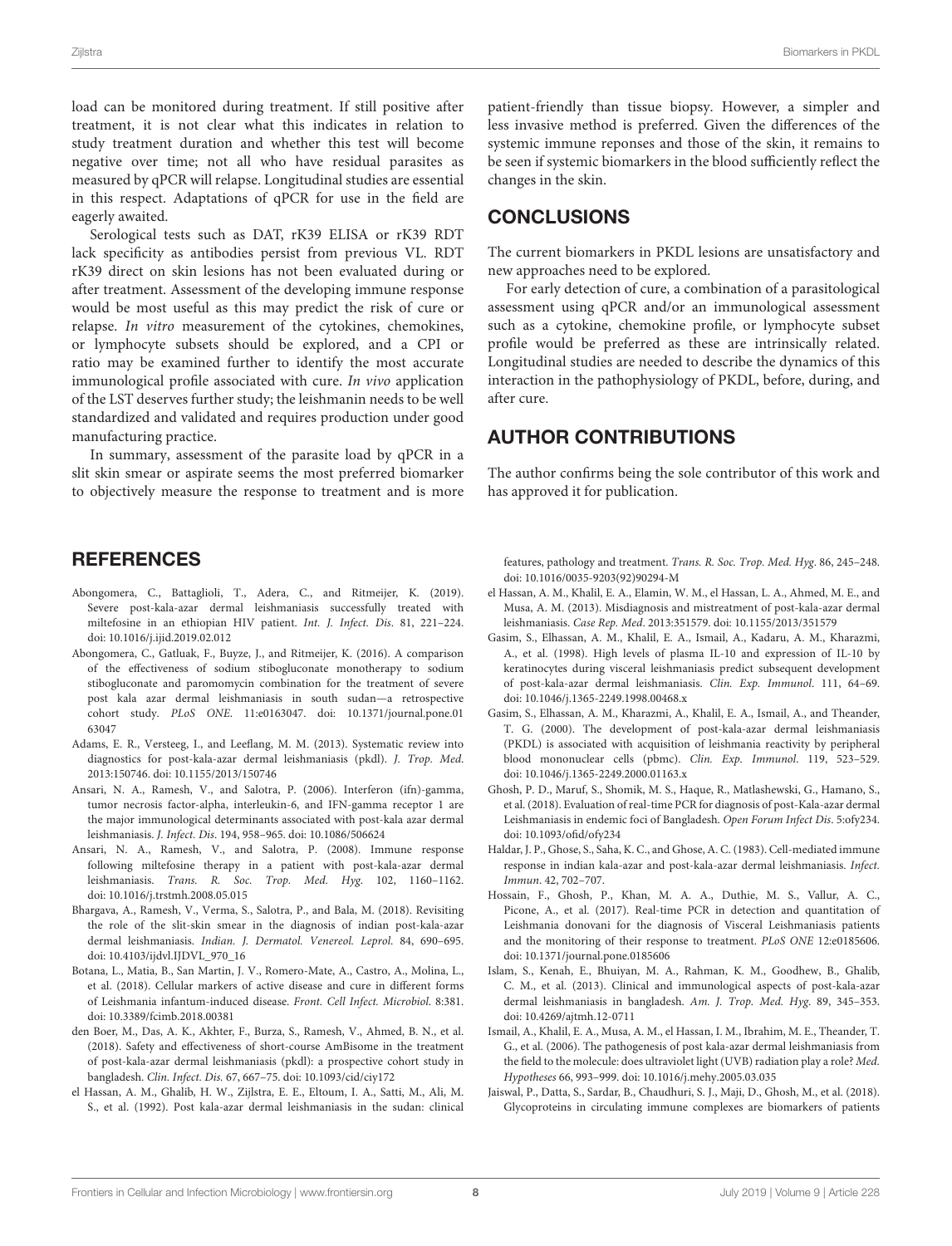with indian PKDL: a study from endemic districts of west bengal, india. PLoS ONE. 13:e0192302. doi: [10.1371/journal.pone.0192302](https://doi.org/10.1371/journal.pone.0192302)

- <span id="page-8-1"></span>Katara, G. K., Ansari, N. A., Verma, S., Ramesh, V., and Salotra, P. (2011). Foxp3 and IL-10 expression correlates with parasite burden in lesional tissues of post kala azar dermal leishmaniasis (PKDL) patients. PLoS Negl. Trop. Dis. 5:e1171. doi: [10.1371/journal.pntd.0001171](https://doi.org/10.1371/journal.pntd.0001171)
- <span id="page-8-6"></span>Kip, A. E., Balasegaram, M., Beijnen, J. H., Schellens, J. H., De vries, P. J., and Dorlo, T. P. (2015). Systematic review of biomarkers to monitor therapeutic response in leishmaniasis. Antimicrob. Agents Chemother. 59, 1–14. doi: [10.1128/AAC.04298-14](https://doi.org/10.1128/AAC.04298-14)
- <span id="page-8-31"></span>Marlais, T., Bhattacharyya, T., Singh, O. P., Mertens, P., Gilleman, Q., Thunissen, C., et al. (2018). Visceral leishmaniasis IgG1 rapid monitoring of cure vs. relapse, and potential for diagnosis of post kala-azar dermal leishmaniasis. Front. Cell Infect. Microbiol. 8:427. doi: [10.3389/fcimb.2018.00427](https://doi.org/10.3389/fcimb.2018.00427)
- <span id="page-8-12"></span>Mondal, D., Hasnain, M. G., Hossain, M. S., Ghosh, D., Ghosh, P., Hossain, H., et al. (2016). Study on the safety and efficacy of miltefosine for the treatment of children and adolescents with post-kala-azar dermal leishmaniasis in bangladesh, and an association of serum vitamin e and exposure to arsenic with post-kala-azar dermal leishmaniasis: an open clinical trial and case-control study protocol. BMJ Open. 6:e010050. doi: [10.1136/bmjopen-2015-010050](https://doi.org/10.1136/bmjopen-2015-010050)
- <span id="page-8-21"></span>Mondal, D., Nasrin, K. N., Huda, M. M., Kabir, M., Hossain, M. S., Kroeger, A., et al. (2010). Enhanced case detection and improved diagnosis of PKDL in a kala-azar-endemic area of bangladesh. PLoS Negl. Trop. Dis. 4:0832. doi: [10.1371/journal.pntd.0000832](https://doi.org/10.1371/journal.pntd.0000832)
- <span id="page-8-27"></span>Moulik, S., Chaudhuri, S. J., Sardar, B., Ghosh, M., Saha, B., Das, N. K., et al. (2018). Monitoring of parasite kinetics in indian post-kala-azar dermal leishmaniasis. Clin. Infect. Dis. 66, 404–410. doi: [10.1093/cid/cix808](https://doi.org/10.1093/cid/cix808)
- <span id="page-8-2"></span>Mukhopadhyay, D., Das, N. K., De Sarkar, S., Manna, A., Ganguly, D. N., Barbhuiya, J. N., et al. (2012). Evaluation of serological markers to monitor the disease status of indian post kala-azar dermal leishmaniasis. Trans. R. Soc. Trop. Med. Hyg. 106, 668–676. doi: [10.1016/j.trstmh.2012.07.005](https://doi.org/10.1016/j.trstmh.2012.07.005)
- <span id="page-8-3"></span>Mukhopadhyay, D., Das, N. K., Roy, S., Kundu, S., Barbhuiya, J. N., and Chatterjee, M. (2011). Miltefosine effectively modulates the cytokine milieu in indian post kala-azar dermal leishmaniasis. J. Infect. Dis. 204, 1427–1436. doi: [10.1093/infdis/jir551](https://doi.org/10.1093/infdis/jir551)
- <span id="page-8-11"></span>Musa, A. M., Khalil, E. A., Mahgoub, F. A., Elgawi, S. H., Modabber, F., Elkadaru, A. E., et al. (2008). Immunochemotherapy of persistent post-kala-azar dermal leishmaniasis: a novel approach to treatment. Trans. R. Soc. Trop. Med. Hyg. 102, 58–63. doi: [10.1016/j.trstmh.2007.08.006](https://doi.org/10.1016/j.trstmh.2007.08.006)
- <span id="page-8-7"></span>Musa, A. M., Khalil, E. A., Raheem, M. A., Zijlstra, E. E., Ibrahim, M. E., Elhassan, I. M., et al. (2002). The natural history of sudanese post-kala-azar dermal leishmaniasis: clinical, immunological and prognostic features. Ann. Trop. Med. Parasitol. 96, 765–772. doi: [10.1179/000349802125002211](https://doi.org/10.1179/000349802125002211)
- <span id="page-8-19"></span>Osman, O. F., Oskam, L., Kroon, N. C., Schoone, G. J., Khalil, E. T., El-Hassan, A. M., et al. (1998). Use of PCR for diagnosis of post-kala-azar dermal leishmaniasis. J. Clin. Microbiol. 36, 1621–1624.
- <span id="page-8-26"></span>Ramesh, V., Katara, G. K., Verma, S., and Salotra, P. (2011). Miltefosine as an effective choice in the treatment of post-kala-azar dermal leishmaniasis. Br. J. Dermatol[. 165, 411–414. doi: 10.1111/j.1365-2133.2011.1](https://doi.org/10.1111/j.1365-2133.2011.10402.x) 0402.x
- <span id="page-8-8"></span>Ramesh, V., Kaushal, H., Mishra, A. K., Singh, R., and Salotra, P. (2015a). Clinicoepidemiological analysis of post kala-azar dermal leishmaniasis (PKDL) cases in india over last two decades: a hospital based retrospective study. BMC Publ. Health 15:1092. doi: [10.1186/s12889-015-2424-8](https://doi.org/10.1186/s12889-015-2424-8)
- <span id="page-8-17"></span>Ramesh, V., Singh, R., Avishek, K., Verma, A., Deep, D. K., Verma, S., et al. (2015b). Decline in clinical efficacy of oral miltefosine in treatment of post kalaazar dermal leishmaniasis (PKDL) in india. PLoS Negl. Trop. Dis. 9:e0004093. doi: [10.1371/journal.pntd.0004093](https://doi.org/10.1371/journal.pntd.0004093)
- <span id="page-8-15"></span>Retrouvey, H., Chan, J., and Shahrokhi, S. (2018). Comparison of two-dimensional methods versus three-dimensional scanning systems in the assessment of total body surface area estimation in burn patients. Burns 44, 195–200. doi: [10.1016/j.burns.2017.07.003](https://doi.org/10.1016/j.burns.2017.07.003)
- <span id="page-8-0"></span>Saha, S., Mondal, S., Ravindran, R., Bhowmick, S., Modak, D., Mallick, S., et al. (2007). Il-10- and TGF-beta-mediated susceptibility in kala-azar and postkala-azar dermal leishmaniasis: the significance of amphotericin b in the control of Leishmania donovani infection in india. J. Immunol. 179, 5592–5603. doi: [10.4049/jimmunol.179.8.5592](https://doi.org/10.4049/jimmunol.179.8.5592)
- <span id="page-8-25"></span>Salotra, P., Sreenivas, G., Beena, K. R., Mukherjee, A., and Ramesh, V. (2003). Parasite detection in patients with post kala-azar dermal leishmaniasis in india: a comparison between molecular and immunological methods. J. Clin. Pathol. 56, 840–843. doi: [10.1136/jcp.56.11.840](https://doi.org/10.1136/jcp.56.11.840)
- <span id="page-8-20"></span>Salotra, P., Sreenivas, G., Pogue, G. P., Lee, N., Nakhasi, H. L., Ramesh, V., et al. (2001). Development of a species-specific PCR assay for detection of leishmania donovani in clinical samples from patients with kala-azar and post-kala-azar dermal leishmaniasis. J. Clin. Microbiol. 39, 849–854. doi: [10.1128/JCM.39.3.849-854.2001](https://doi.org/10.1128/JCM.39.3.849-854.2001)
- <span id="page-8-22"></span>Schonian, G., Nasereddin, A., Dinse, N., Schweynoch, C., Schallig, H. D., Presber, W., et al. (2003). Pcr diagnosis and characterization of Leishmania in local and imported clinical samples. Diagn. Microbiol. Infect Dis. 47, 349–358. doi: [10.1016/S0732-8893\(03\)00093-2](https://doi.org/10.1016/S0732-8893(03)00093-2)
- <span id="page-8-10"></span>Sethuraman, G., Bhari, N., Salotra, P., and Ramesh, V. (2017). Indian erythrodermic postkala-azar dermal leishmaniasis. BMJ Case Rep. 2017:bcr2016217926. doi: [10.1136/bcr-2016-217926](https://doi.org/10.1136/bcr-2016-217926)
- <span id="page-8-16"></span>Siddig, E., Liberton, N., Van Eijnatten, M., Te Slaa, S., Faroog, A., Fahal, A. H., et al. (2018). Novel 3-Dimensional Optical Scanning in the Assessment of Patients With Mycetoma. Abstract 646, 67th ASTMH annual meeting, 29 October 2018 (New Orleans).
- <span id="page-8-9"></span>Singh, A., and Ramesh, V. (2013). Histopathological features in leprosy, post-kalaazar dermal leishmaniasis, and cutaneous leishmaniasis. Indian J. Dermatol. Venereol. Leprol. 79, 360–366. doi: [10.4103/0378-6323.110795](https://doi.org/10.4103/0378-6323.110795)
- <span id="page-8-32"></span>Singh, A. K., Das, V. N. R., Amit, A., Dikhit, M. R., Mahantesh, V., Kumar, A., et al. (2018). Identification of clinical immunological determinants in asymptomatic VL and post kala-azar dermal leishmaniasis patients. Iran J. Parasitol. 13, 541–548.
- <span id="page-8-23"></span>Sreenivas, G., Ansari, N. A., Kataria, J., and Salotra, P. (2004). Nested PCR assay for detection of leishmania donovani in slit aspirates from postkala-azar dermal leishmaniasis lesions. J. Clin. Microbiol. 42, 1777–1778. doi: [10.1128/JCM.42.4.1777-1778.2004](https://doi.org/10.1128/JCM.42.4.1777-1778.2004)
- <span id="page-8-5"></span>Strimbu, K., and Tavel, J. A. (2010). What are biomarkers? Curr. Opin. HIV AIDS. 5, 463–466. doi: [10.1097/COH.0b013e32833ed177](https://doi.org/10.1097/COH.0b013e32833ed177)
- <span id="page-8-24"></span>Sundar, S., Singh, A., Chakravarty, J., and Rai, M. (2015). Efficacy and safety of miltefosine in treatment of post-kala-azar dermal leishmaniasis. Sci. World J. 2015:414378. doi: [10.1155/2015/414378](https://doi.org/10.1155/2015/414378)
- <span id="page-8-13"></span>Sundar, S., Sinha, P., Jha, T. K., Chakravarty, J., Rai, M., Kumar, N., et al. (2013). Oral miltefosine for indian post-kala-azar dermal leishmaniasis: a randomised trial. Trop. Med. Int. Health 18, 96–100. doi: [10.1111/tmi.12015](https://doi.org/10.1111/tmi.12015)
- <span id="page-8-14"></span>Telfer, S., and Woodburn, J. (2010). The use of 3d surface scanning for the measurement and assessment of the human foot. J. Foot. Ankle. Res. 3:19. doi: [10.1186/1757-1146-3-19](https://doi.org/10.1186/1757-1146-3-19)
- <span id="page-8-30"></span>Topno, R. K., Shankar, V., Dikhit, M. R., Madhukar, M., Pandey, K., Das, V. N. R., et al. (2018). Noninvasive sweat-based diagnosis of visceral leishmaniasis and post kala-azar dermal leishmaniasis. Am. J. Trop. Med. Hyg. 99, 1162–1164. doi: [10.4269/ajtmh.17-0749](https://doi.org/10.4269/ajtmh.17-0749)
- <span id="page-8-4"></span>Verma, N., Bimal, S., Das, V. N., Pandey, K., Singh, D., Lal, C. S., et al. (2015). Clinicopathological and immunological changes in indian post kalaazar dermal leishmaniasis (PKDL) cases in relation to treatment: a retrospective study. Biomed. Res. Int. 2015:745062. doi: [10.1155/2015/745062](https://doi.org/10.1155/2015/745062)
- <span id="page-8-28"></span>Verma, S., Avishek, K., Sharma, V., Negi, N. S., Ramesh, V., and Salotra, P. (2013a). Application of loop-mediated isothermal amplification assay for the sensitive and rapid diagnosis of visceral leishmaniasis and postkala-azar dermal leishmaniasis. Diagn. Microbiol. Infect. Dis. 75, 390–395. doi: [10.1016/j.diagmicrobio.2013.01.011](https://doi.org/10.1016/j.diagmicrobio.2013.01.011)
- <span id="page-8-18"></span>Verma, S., Bhandari, V., Avishek, K., Ramesh, V., and Salotra, P. (2013b). Reliable diagnosis of post-kala-azar dermal leishmaniasis (PKDL) using slit aspirate specimen to avoid invasive sampling procedures. Trop. Med. Int. Health 18, 268–275. doi: [10.1111/tmi.12047](https://doi.org/10.1111/tmi.12047)
- <span id="page-8-29"></span>Verma, S., Singh, R., Sharma, V., Bumb, R. A., Negi, N. S., Ramesh, V., et al. (2017). Development of a rapid loop-mediated isothermal amplification assay for diagnosis and assessment of cure of leishmania infection. BMC Infect. Dis. 17:223. doi: [10.1186/s12879-017-2318-8](https://doi.org/10.1186/s12879-017-2318-8)
- <span id="page-8-33"></span>Vijayamahantesh, Dikhit, M. R., Pandey, R. K., and Singh, K., Mishra, R., et al. (2016). Elevated serum ADA activity as a marker for diagnosis and prognosis of visceral leishmaniasis and post kala-azar dermal leishmaniasis in indian patients. PLoS ONE 11:e0154117. doi: [10.1371/journal.pone.0154117](https://doi.org/10.1371/journal.pone.0154117)